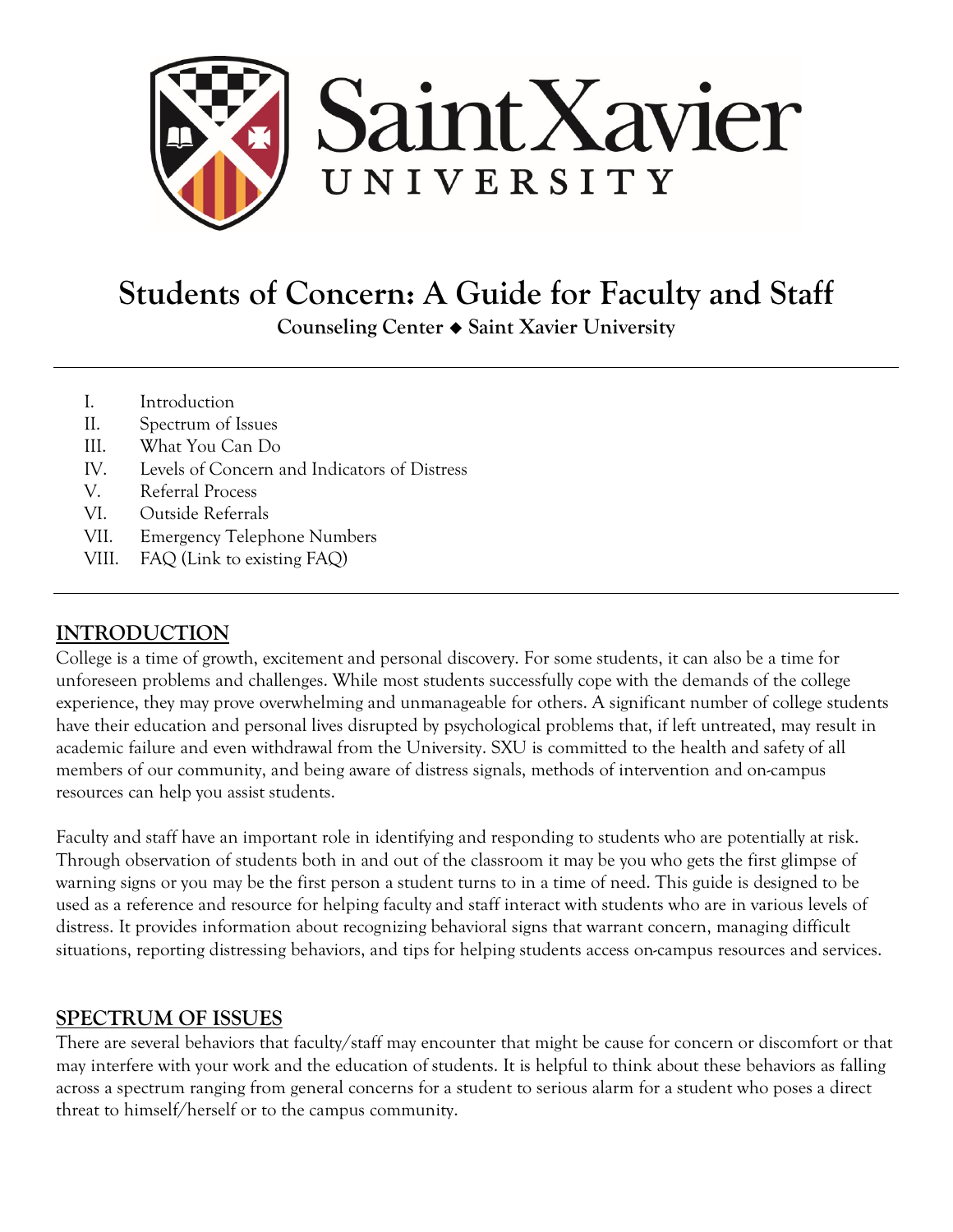While the levels we have identified are not always clear cut and do not necessarily unfold in a clear progression, it is helpful to conceptualize behaviors as falling into two levels of concern.

- 1. Mild-Moderate Distress
- 2. Severe Distress

Faculty and staff can play an invaluable role in helping students in all levels of distress. Your expression of interest, concern and compassion is an important factor toward a student seeking the assistance they need. How you go about helping a student will depend upon several factors: the student's level of distress, the nature of your relationship, the type of setting you are in and your own comfort level. The following sections include what to look for and how to help.

# **WHAT YOU CAN DO**

Although it may be you who is the first to notice a student who is experiencing difficulty, remember that you do not have to take on the role of counselor with a student. You need only to listen, care and offer resource referral information.

It is possible to notice only one indicator and decide that something is clearly wrong. Or you may have a gut feeling that something is amiss. A simple check-in with the student may help you get a better sense of his/her situation. One indicator, by itself, may simply mean that a student is having an "off" day. However, any **one serious sign** (i.e. a student writes a paper expressing hopelessness and thoughts of suicide) or **a cluster of smaller signs** (i.e. emotional outbursts, repeated absences and noticeable cuts on the arm) indicates the need to take action on behalf of the student. When in doubt, please do not hesitate to consult with a counselor in the Counseling Center. Here are some suggestions that might make the situation more comfortable for you and more helpful for the student.

- **Talk to the student in private** when both of you have the time and are not rushed or preoccupied. Give the student your undivided attention. Just a few minutes of effective listening on your part may be enough to help the student feel cared about as an individual and more confident about decision-making.
- **If you have initiated the contact, express your concern** in behavioral, non-judgmental terms. For example, "I've noticed you've been absent from class lately and I'm concerned," rather than "Where have you been lately? You should be more concerned about your grades."
- Give hope. Assure the student that things can get better. It is important to help the student realize there are options and that things will not always seem hopeless. Suggest resources: friends, family, clergy or professionals on campus. Recognize that your purpose is to enable the student to consult appropriate resources, not to solve the student's problem.
- **Avoid judging, evaluating and criticizing** even if the student asks your opinion. Such behavior is apt to push the student away from you and from the help he or she needs. Respect the student's value system, even if you disagree.
- **Maintain clear and consistent boundaries and expectations.** It is important to maintain the professional nature of the faculty-student or staff-student relationship and the consistency of academic expectations, exam schedules, etc. If students express interest in a withdrawal, please refer to his/her academic advisor.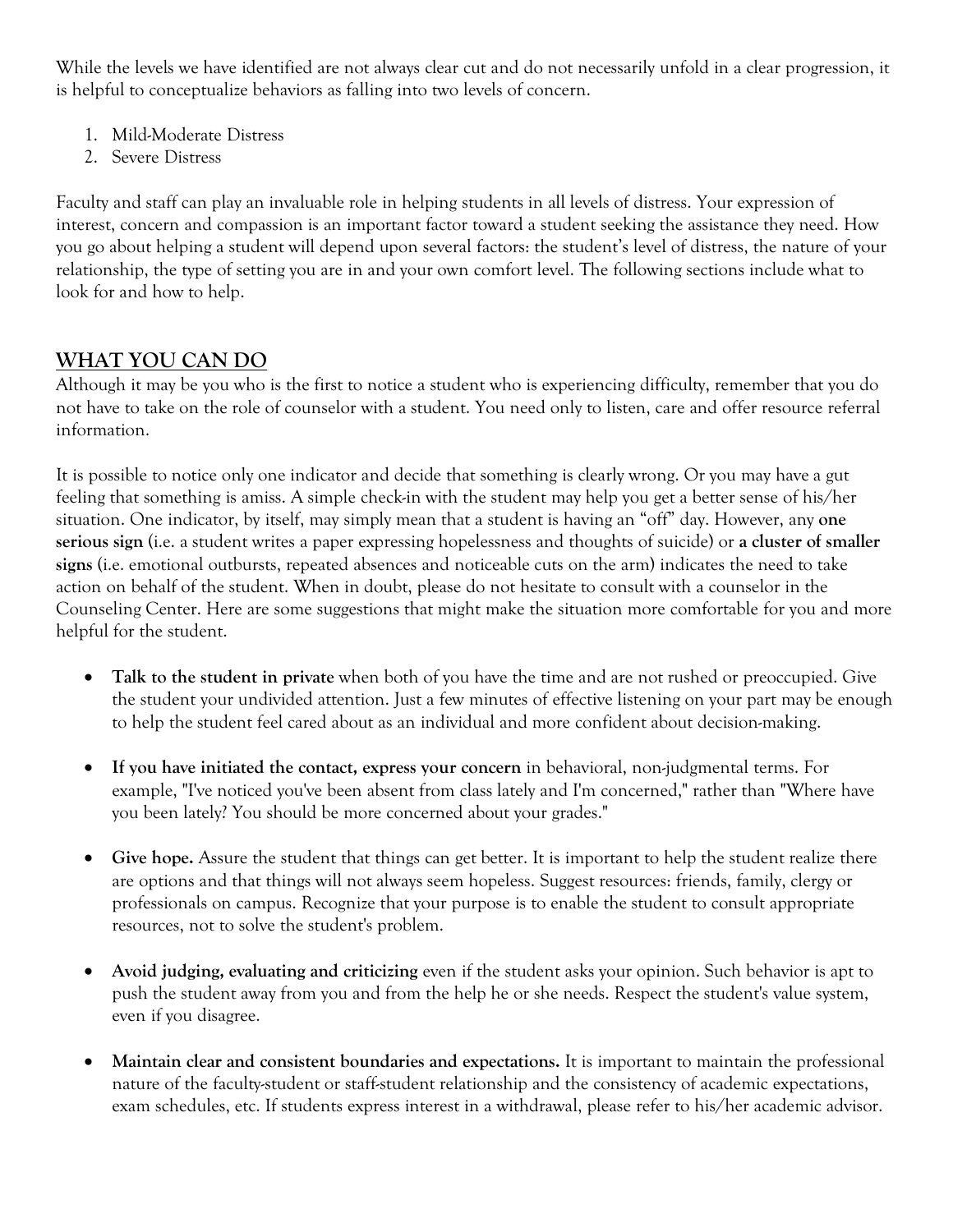• **Refer.** In making a referral, it is important to point out that help is available, and seeking help is a sign of strength and courage rather than a sign of weakness or failure.

It may be helpful to point out that seeking professional help for other problems (medical, legal, car problems, etc.) is considered good judgment and an appropriate use of resources. For example, "If you had pneumonia, you would go to a doctor rather than trying to tough it out." If you can, prepare the student for what he or she might expect if your advice is taken. Tell the student what you know about the Counseling Center.

• **Follow-Up.** Arrange a follow-up meeting with the student to solidify his or her resolve to obtain appropriate help and to demonstrate your commitment to assist in the process. Later check with the student to see if the referral appointment was kept and to hear about the experience. Continue to provide support while the student takes the appropriate actions.

Due to confidentiality laws, the Counseling Center cannot confirm or deny that the referred student has met with us unless the student has given us a release of information. Therefore, it is best for the faculty or staff member to follow-up with the student.

• **Consult.** You may call the Counseling Center at Ext. 4045 for a consultation about the student. We will be glad to talk with you about your hunches, worries and concerns. Please be aware that confidentiality prevents us from sharing information about a student that is already a client.

## **LEVELS OF CONCERN and INDICATORS OF DISTRESS**

#### **Mild Distress and Moderate Distress**

Students in mild-to-moderate distress may exhibit behaviors that do not disrupt others but may indicate that something is wrong and that assistance is needed. More often, the majority of students that arouse concern will fall into this category. Students in moderate levels of distress may be those who come to you either after class or during your office hours and report significant personal issues that may be disrupting their lives. Students in moderate distress may exhibit behaviors that indicate significant emotional distress. Students experiencing the death of a loved one, a bad break up with a significant other, a reported sexual or physical assault may be considered moderate levels of distress. While students at this level of concern might not warrant an immediate assessment with a counselor, we recommend that you encourage the student to seek help through the Counseling Center.

Depending on the intensity and duration of the indicators below, you have a variety of options to help a student. You may simply make a recommendation to the student to seek counseling, or, if you feel it necessary, accompany the student to our office to fill out the paperwork. In addition, students can be brought to the attention of the Care Team by completing the online [submission form:](http://www.sxu.edu/student-life/student-affairs/dean-of-students/care/reporting-options.asp)

## **Academic Indicators of Mild-Moderate Distress**

- Changes in behavior such as repeated absences from class or missed assignments
- Deterioration in quality of work
- Continual seeking of special provisions
- Patterns of perfectionism (i.e. can't accept themselves if they don't get an  $A^+$ )
- Overblown or disproportionate response to grades or evaluations

#### **Behavioral/Emotional Indicators of Mild-Moderate Distress**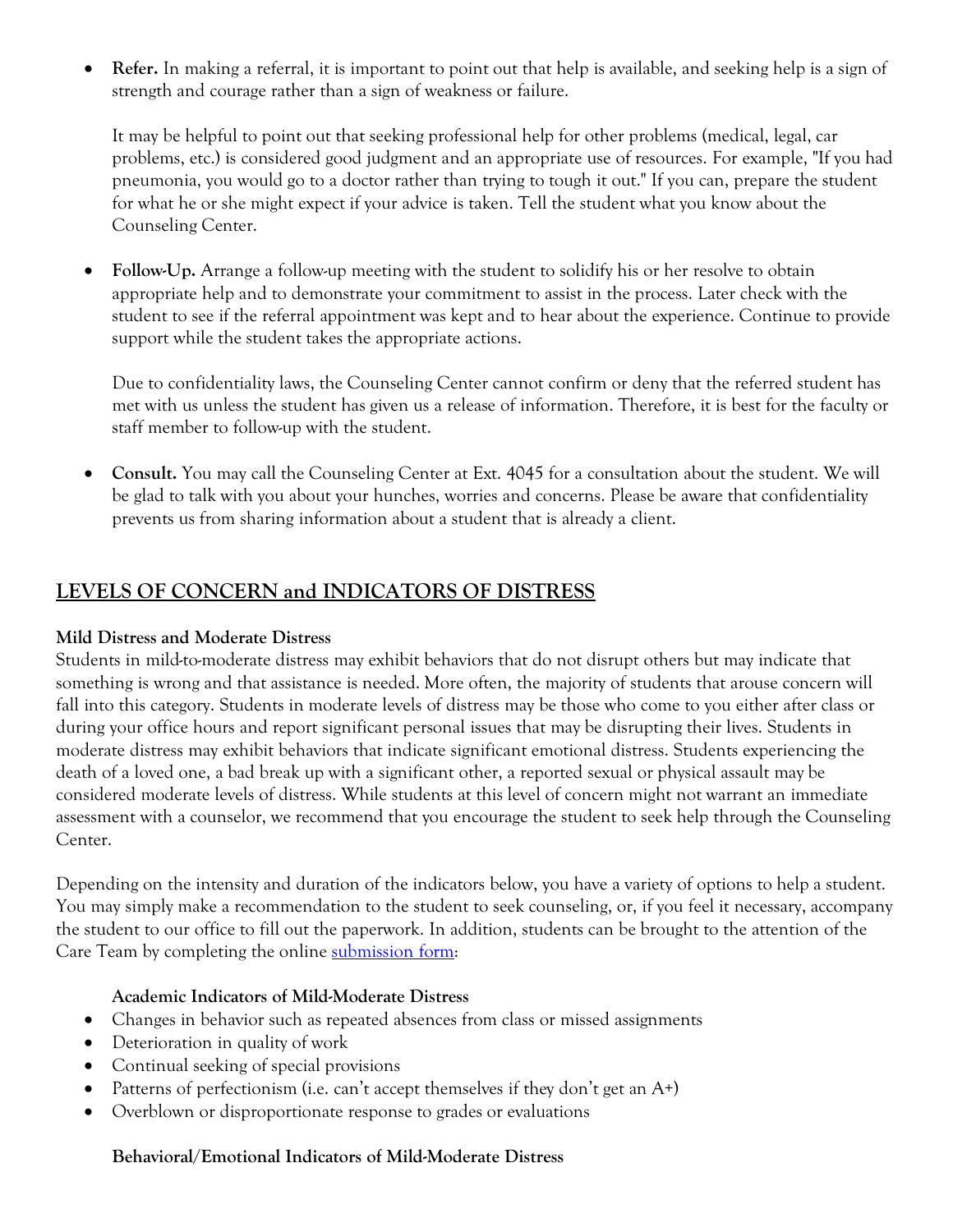- Direct statements indicating distress, family problems or loss
- More withdrawn or more animated than usual
- Expressions of hopelessness or worthlessness, crying or tearfulness
- Expressions of severe anxiety or irritability
- Excessive demanding or dependent behavior
- Lack of response to outreach from faculty or staff
- Shakiness, tremors, fidgeting or pacing

### **Physical Indicators of Mild-Moderate Distress**

- Deterioration in physical appearance or personal hygiene
- Excessive fatigue, exhaustion; falling asleep in class repeatedly
- Visible changes in weight; statements about change in appetite or sleep
- Noticeable cuts, bruises or burns
- Frequent or chronic illness
- Unusual inability to make eye contact
- Coming to class bleary-eyed or smelling of alcohol

#### **Other Indicators of Mild-Moderate Distress**

- Concern about a student by his/her peers or teaching assistant
- A hunch or gut-level reaction that something is wrong

#### **Severe Distress**

Students in severe distress exhibit behaviors that signify an obvious crisis and that necessitate emergency care. Students falling within this category might have a potential for harm to self, harm to others or severe psychotic symptoms that drastically impair a student's ability to function and be successful on campus. If a faculty or staff member learns that a student has been talking about harming him/herself or others and/or engages in any type of self-destructive or psychotic behavior, he/she should consult with the Counseling Center about mandating a referral to counseling. Feel free to walk the student to the Counseling Center office right away; if preferable, a counselor can meet you at your current on-campus location. Please do not wait to contact the Counseling Center about your concerns. The sooner a counselor can assess a student's potential for harm, the sooner that student will connect with the appropriate level of care and support.

#### **\*If a student poses an immediate direct threat (i.e. being violent in class, has a weapon, etc.), please call Public Safety immediately at Ext. 3911.**

#### **Academic Indicators of Severe Distress**

- Extreme disorganization or erratic performance
- Written or artistic expression of unusual violence, morbidity, social isolation, despair, confusion; essays or papers that focus on suicide or death

#### **Behavioral/Emotional Indicators of Severe Distress**

Angry or hostile outbursts, yelling or aggressive comments

## **Physical Indicators of Severe Distress**

• Disorganized speech, rapid or slurred speech, confusion

# **REFERRAL PROCESS**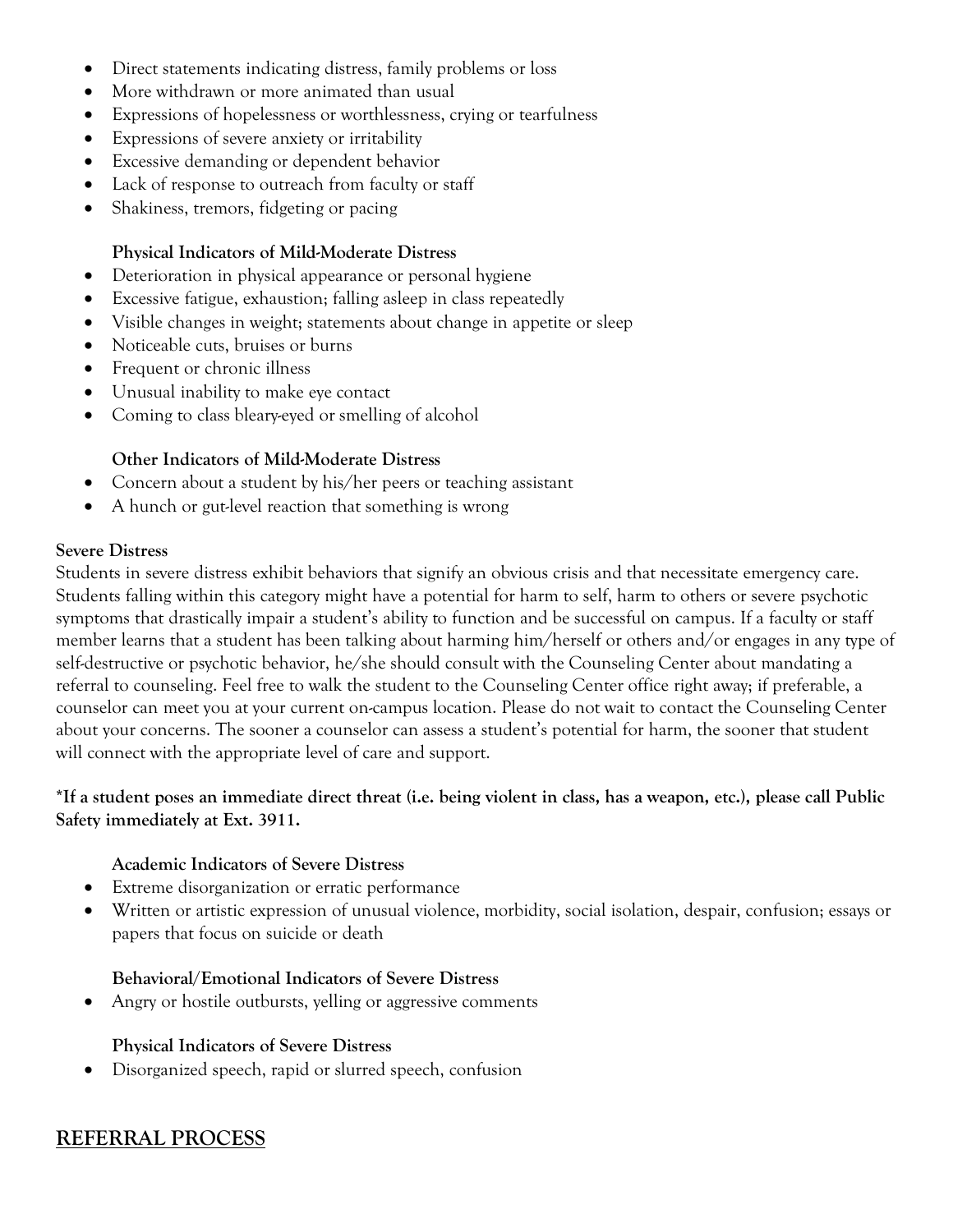There are two main ways to connect a student with the Counseling Center. To initiate the counseling process, a student must complete the online [Request for Services Form,](http://www.sxu.edu/student-life/counseling/request-for-services.asp) which can be completed in our office or online. Once a student completes the form, he/she will receive a call from a counselor within three business days to schedule an initial intake appointment.

If you have an urgent concern about a student or feel that the student is in severe distress, stay with the student and notify the Counseling Center (Ext. 4045) or walk the student to the Counseling Center. If preferable, a counselor can also meet you at your office. If a student poses an **immediate direct threat** (i.e. being violent in class, has a weapon, etc.) please call Public Safety immediately at Ext. 3911.

## **OUTSIDE REFERRALS**

Visit our list of outside referrals at our **Counseling Center web page.** 

## **EMERGENCY NUMBERS**

| <b>Off-Campus Emergency</b> | 911              |
|-----------------------------|------------------|
| <b>Public Safety</b>        |                  |
| Emergency                   | $(773)$ 298-3911 |
| Non-Emergency               | $(773)$ 298-3541 |
| CPD (District 22)           | $(312)$ 745-0570 |
| <b>Counseling Center</b>    | $(773)$ 298-4045 |
| Dean of Students            | $(773)$ 298-3121 |
| Health Center               | $(773)$ 298-3712 |
|                             |                  |

# **FAQ**

#### **How can the Counseling Center help?**

We can help you approach the student, and we can offer services to the student. We are here to help students solve developmental or personal problems to get all they can from their University experience.

We offer free and confidential psychotherapy for students, and we offer assessment and referral for alumni. Depending on demand, we also may offer psychoeducational groups and workshops on a variety of topics.

## **How can I connect a student with the Counseling Center?**

We try to make scheduling an appointment as easy and convenient as possible, and there are multiple ways a client can initiate the counseling process. Please see section "Referral Process" for more details about how to help a student schedule an appointment. Our office hours are Monday through Friday from 8:30 a.m. to 4:30 p.m.

#### **There is a student I'm concerned about. Should I approach him/her?**

If you are wondering about how to address the problem, feel free to call the Counseling Center. Faculty and staff have used us to answer specific questions and to be a sounding board for developing a plan of how to approach a student. Should you decide to approach a student, view the suggestions under the section "What You Can Do."

#### **What if it seems to be an emergency?**

If a student is threatening him/herself or another person and there is an imminent danger of harm, call Public Safety (Ext. 3911) and 911. If the student is in another kind of crisis or a lower level of distress and you would like some help, please call us. The Counseling Center can also be reached through Public Safety.